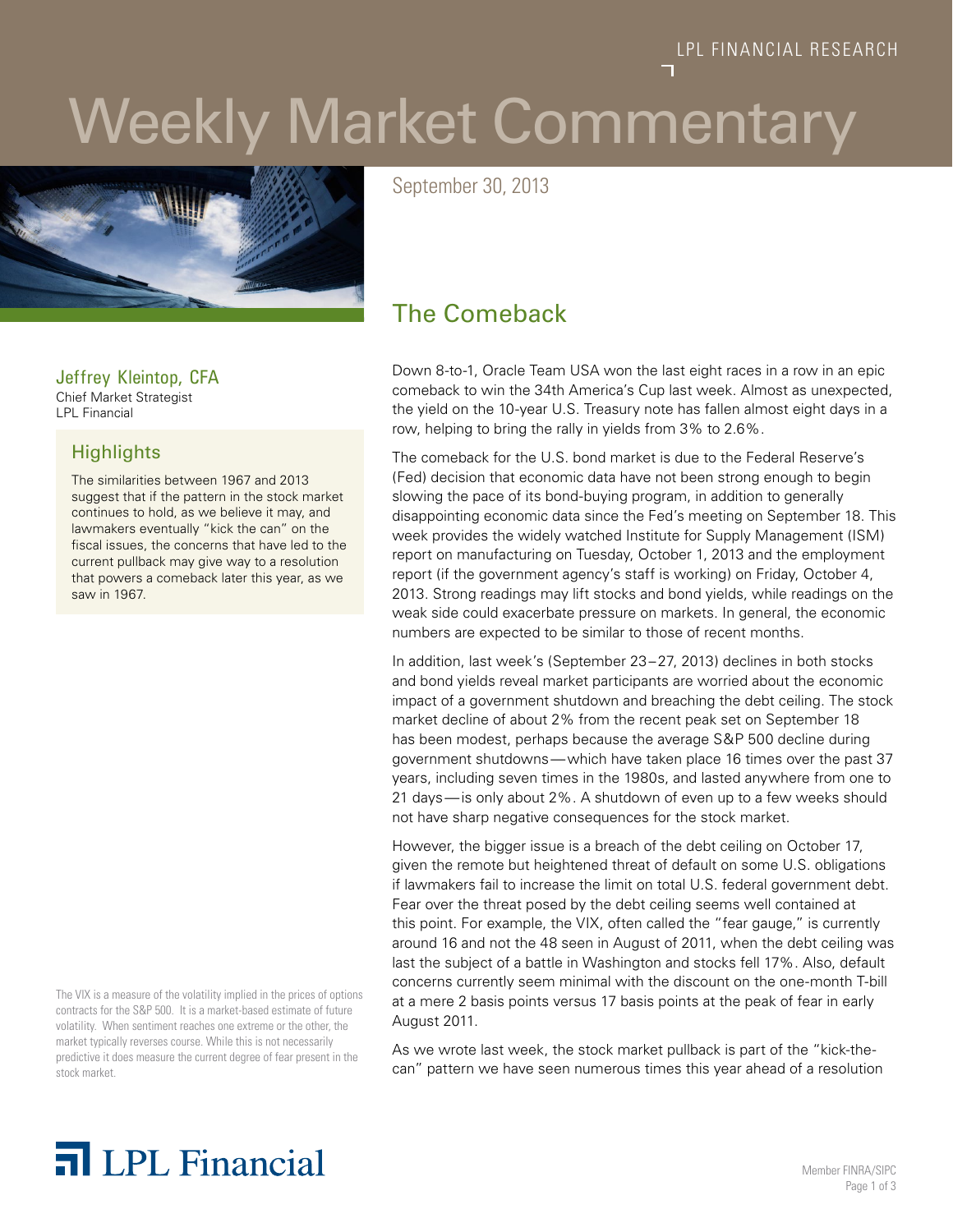to "kick the can" on various issues to a future date. This is driving market volatility and a pattern of performance this year that echoes 1967, a year when:

- **-** Republican lawmakers voted down a debt ceiling increase (before they later passed it);
- **Syria was involved in a war;**
- **Bond yields rose (most notably from April to August when the 10-year** Treasury note rose about one percentage point);
- Gross domestic product (GDP) averaged a lackluster 2% in the first half of the year;
- **Earnings per share growth for S&P 500 companies was roughly flat on a** year-over-year basis; and
- **The United States won the America's Cup with a sweep.**



1 Stocks Continue to Track 1967's Pattern

Source: Bloomberg, LPL Financial Research 09/27/13

Past performance is no guarantee of future results.

The S&P 500 Index is is an unmanaged index, which cannot be invested into directly. The returns do not reflect fees, sales charges or expenses. Index performance is not indicative of any particular investment.

The similarities between 1967 and 2013 suggest that if the pattern continues to hold, as we believe it may, lawmakers will eventually "kick the can" on the fiscal issues, and the concerns leading to the current pullback may give way to a resolution that powers a comeback for U.S. stocks later this year, as we saw in 1967.  $\blacksquare$